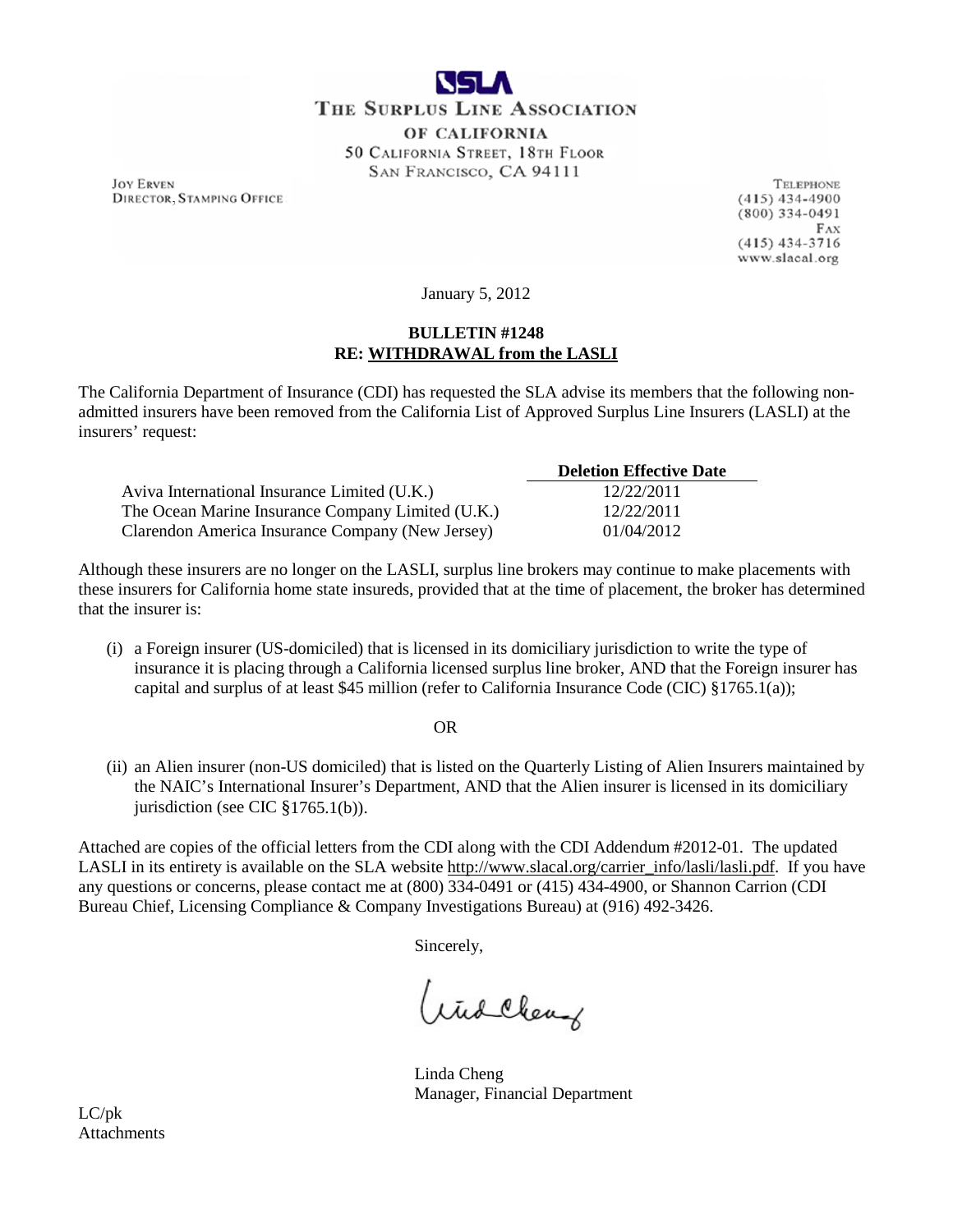**DATE: January 5, 2012**

#### **ADDENDUM #2012 - 01**

#### **LIST OF APPROVED SURPLUS LINE INSURERS**

#### **INSURER DATE DELETED**

## **DELETIONS**

| Aviva International Insurance Limited (U.K.)      | 12/22/2011 |
|---------------------------------------------------|------------|
| The Ocean Marine Insurance Company Limited (U.K.) | 12/22/2011 |
| Clarendon America Insurance Company (New Jersey)  | 01/04/2012 |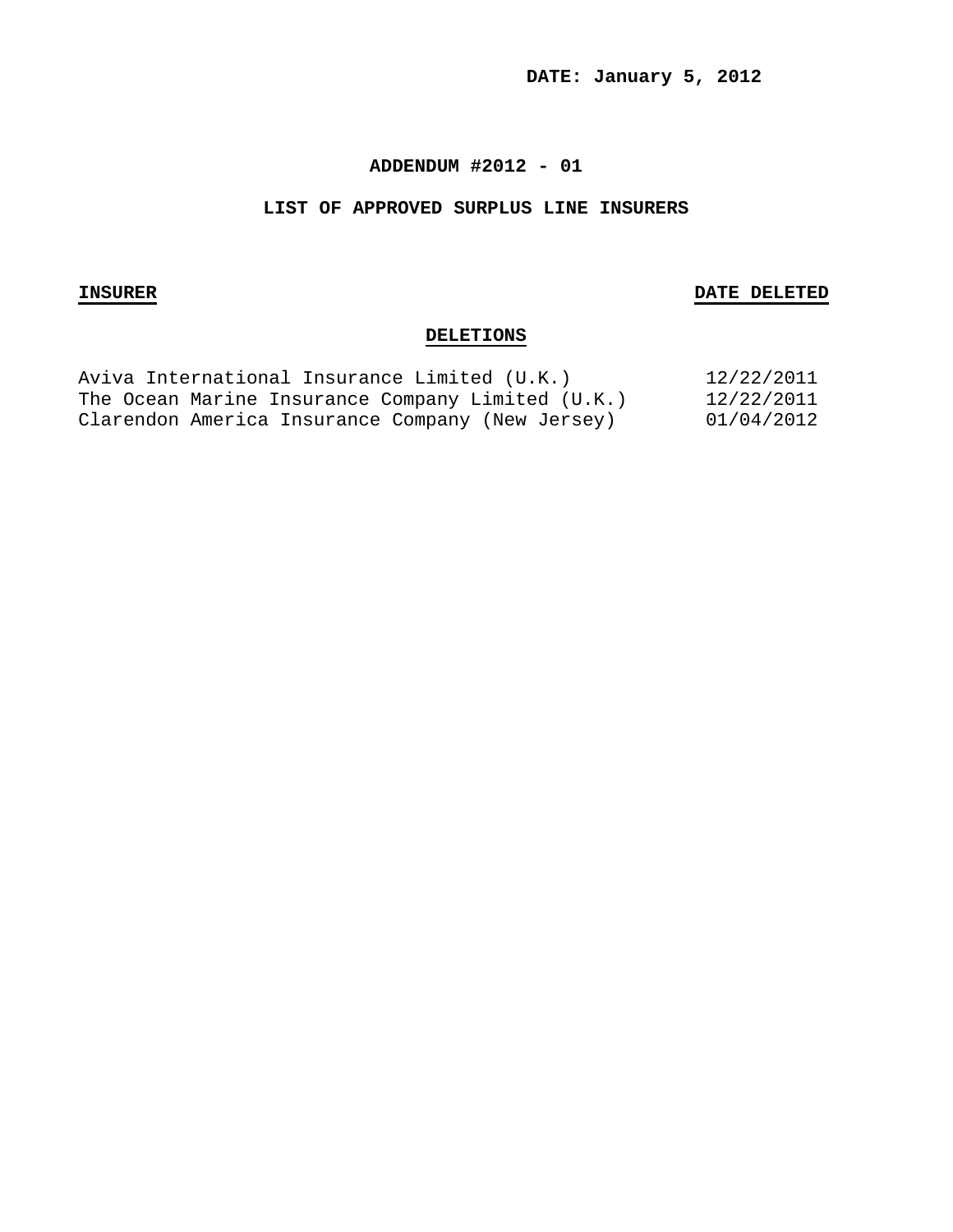# DEPARTMENT OF INSURANCE

Legal Division, Corporate Applications Bureau 45 Fremont Street, 24th Floor San Francisco, CA 94105

Carol F. Frair Senior Staff Counsel TEL: 415-538-4408 FAX: 415-904-5729 E-Mail: frairc@insurance.ca.gov



January 4, 2012

Ms. Linda Cheng Manager, Financial Department **Surplus Line Association** 50 California Street, 18<sup>th</sup> Floor San Francisco, CA 94111

Subject: Withdrawal from the LASLI Aviva International Insurance Limited (United Kingdom)

Dear Ms. Cheng:

Pursuant to California Insurance Code Section 1765.2(f), Aviva International Insurance Limited (United Kingdom) is hereby removed from the list of approved surplus line insurers as of December 22, 2011. This order is based upon the insurer's request to be delisted from the LASLI list. Please so inform your members.

Cordially,

Carol F. Frair **Senior Staff Counsel** (415) 538-4408.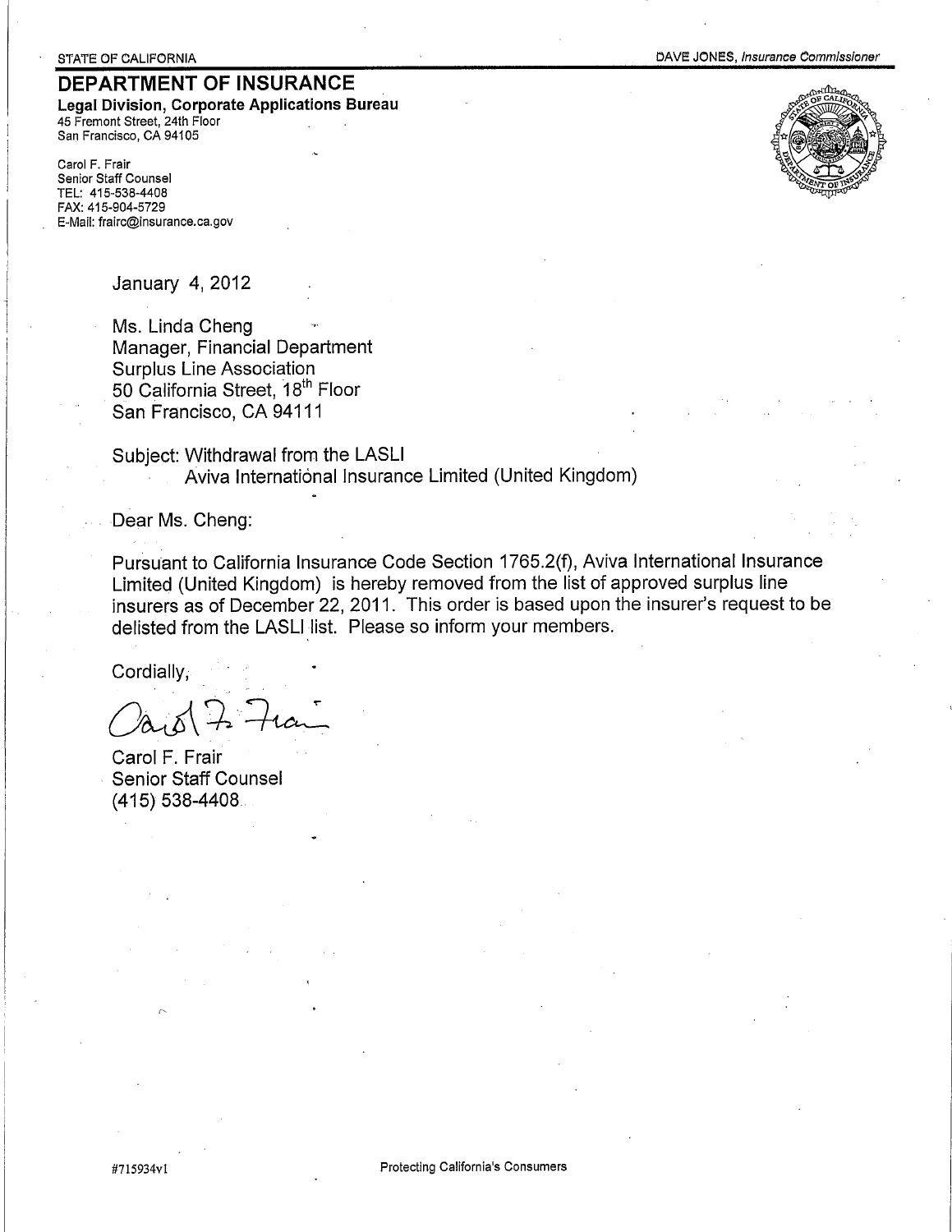# DEPARTMENT OF INSURANCE

Legal Division, Corporate Applications Bureau 45 Fremont Street, 24th Floor San Francisco, CA 94105

Carol F. Frair Senior Staff Counsel TEL: 415-538-4408 FAX: 415-904-5729 E-Mail: frairc@insurance.ca.gov





**January 4, 2012** Ms. Linda Cheng Manager, Financial Department **Surplus Line Association** 50 California Street, 18<sup>th</sup> Floor San Francisco, CA 94111

Subject: Withdrawal from the LASLI The Ocean Marine Insurance Company Limited (United Kingdom)

Dear Ms. Cheng:

Pursuant to California Insurance Code Section 1765.2(f), The Ocean Marine Insurance Company Limited (United Kingdom) is hereby removed from the list of approved surplus line insurers as of December 22, 2011. This order is based upon the insurer's request to be delisted from the LASLI list. Please so inform your members.

Cordially,

ans 7.

Carol F. Frair **Senior Staff Counsel** (415) 538-4408